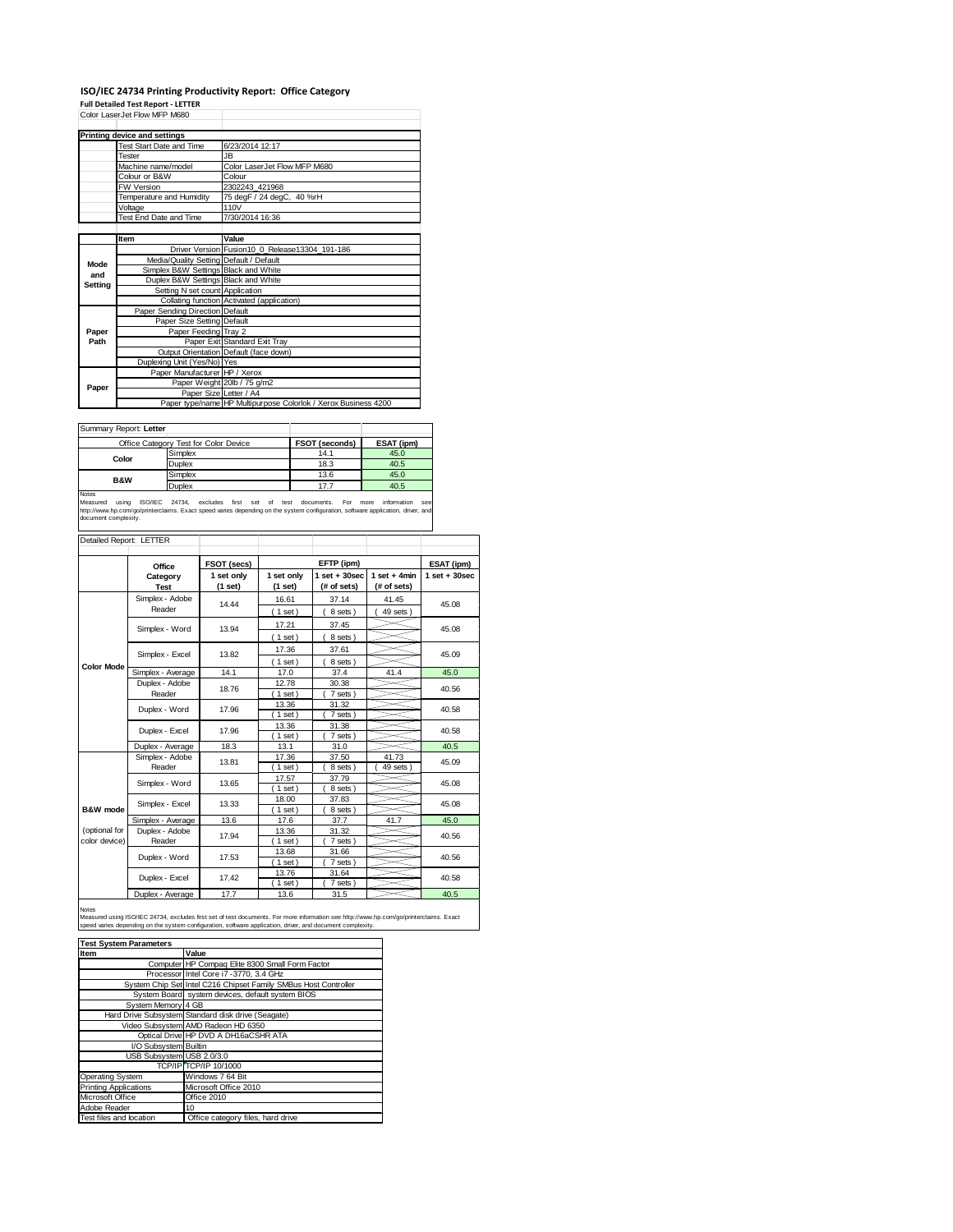# **ISO/IEC 24734 Printing Productivity Report: Office Category Full Detailed Test Report ‐ A4** Color LaserJet Flow MFP M680

|         | CONI LASEIJEL FIUW IVIFF IVIOOU         |                                                                |
|---------|-----------------------------------------|----------------------------------------------------------------|
|         |                                         |                                                                |
|         | Printing device and settings            |                                                                |
|         | <b>Test Start Date and Time</b>         | 6/23/2014 12:17                                                |
|         | <b>Tester</b>                           | <b>JB</b>                                                      |
|         | Machine name/model                      | Color LaserJet Flow MFP M680                                   |
|         | Colour or B&W                           | Colour                                                         |
|         | <b>FW Version</b>                       | 2302243 421968                                                 |
|         | Temperature and Humidity                | 75 degF / 24 degC, 40 %rH                                      |
|         | Voltage                                 | 110V                                                           |
|         | Test End Date and Time                  | 7/30/2014 16:36                                                |
|         |                                         |                                                                |
|         | Item                                    | Value                                                          |
|         |                                         | Driver Version Fusion 10 0 Release 13304 191-186               |
| Mode    | Media/Quality Setting Default / Default |                                                                |
| and     | Simplex B&W Settings Black and White    |                                                                |
| Setting | Duplex B&W Settings Black and White     |                                                                |
|         | Setting N set count Application         |                                                                |
|         |                                         | Collating function Activated (application)                     |
|         | Paper Sending Direction Default         |                                                                |
|         | Paper Size Setting Default              |                                                                |
| Paper   | Paper Feeding Tray 2                    |                                                                |
| Path    |                                         | Paper Exit Standard Exit Tray                                  |
|         |                                         | Output Orientation Default (face down)                         |
|         | Duplexing Unit (Yes/No) Yes             |                                                                |
|         | Paper Manufacturer HP / Xerox           |                                                                |
| Paper   |                                         | Paper Weight 20lb / 75 g/m2                                    |
|         | Paper Size Letter / A4                  |                                                                |
|         |                                         | Paper type/name HP Multipurpose Colorlok / Xerox Business 4200 |

| Summary Report: A4 |                                       |                |            |
|--------------------|---------------------------------------|----------------|------------|
|                    | Office Category Test for Color Device | FSOT (seconds) | ESAT (ipm) |
| Colour             | Simplex                               | 14.5           | 42.7       |
|                    | Duplex                                | 18.8           | 38.6       |
| <b>B&amp;W</b>     | Simplex                               | 14.1           | 42.7       |
|                    | Duplex                                | 18.1           | 38.6       |
| <b>Notes</b>       |                                       |                |            |

Notes<br>Measured using ISO/IEC 24734, excludes first set of test documents. For more information see<br>http://www.hp.com/go/printerclaims. Exact\_speed\_varies\_depending.on\_the\_system\_configuration,software\_application,driver,an

| Detailed Report: A4            |                                   |                       |                         |                                  |                               |                   |
|--------------------------------|-----------------------------------|-----------------------|-------------------------|----------------------------------|-------------------------------|-------------------|
|                                | Office                            | FSOT (secs)           |                         | EFTP (ipm)                       |                               | ESAT (ipm)        |
|                                | Category<br><b>Test</b>           | 1 set only<br>(1 set) | 1 set only<br>$(1$ set) | $1$ set $+30$ sec<br>(# of sets) | $1$ set + 4min<br>(# of sets) | $1$ set $+30$ sec |
|                                | Simplex - Adobe<br>Reader         | 14.82                 | 16.18<br>$1$ set)       | 34.26<br>7 sets)                 | 39.44<br>47 sets              | 42.73             |
|                                | Simplex - Word                    | 14.24                 | 16.84<br>(1 set)        | 34.97<br>7 sets)                 |                               | 42.71             |
| Colour                         | Simplex - Excel                   | 14.15                 | 16.95<br>(1 set)        | 35.04<br>7 sets)                 |                               | 42.71             |
| Mode                           | Simplex - Average                 | 14.5                  | 16.6                    | 34.7                             | 39.4                          | 42.7              |
|                                | Duplex - Adobe<br>19.05<br>Reader |                       | 12.58<br>$1$ set)       | 29.68<br>7 sets)                 |                               | 38.65             |
|                                | Duplex - Word                     | 18.57                 | 12.92<br>$1$ set)       | 30.14<br>7 sets)                 |                               | 38.64             |
|                                | Duplex - Excel                    | 18.50                 | 12.96<br>$1$ set)       | 30.14<br>7 sets )                |                               | 38.65             |
|                                | Duplex - Average                  | 18.8                  | 12.8                    | 29.9                             |                               | 38.6              |
|                                | Simplex - Adobe<br>Reader         | 14.18                 | 16.91<br>$1$ set)       | 35.06<br>7 sets)                 | 35.78<br>47 sets              | 42.71             |
|                                | Simplex - Word                    | 13.73                 | 17.47<br>$1$ set)       | 35.36<br>7 sets)                 |                               | 42.73             |
| B&W mode                       | Simplex - Excel                   | 14.27                 | 16.82<br>$1$ set)       | 35.40<br>7 sets)                 |                               | 42.73             |
|                                | Simplex - Average                 | 14.1                  | 17.0                    | 35.2                             | 35.7                          | 42.7              |
| (optional for<br>color device) | Duplex - Adobe<br>Reader          | 18.40                 | 13.02<br>$1$ set)       | 30.06<br>7 sets)                 |                               | 38.68             |
|                                | Duplex - Word                     | 17.96                 | 13.34<br>$1$ set)       | 30.38<br>7 sets)                 |                               | 38.65             |
|                                | Duplex - Excel                    | 17.83                 | 13.44<br>$1$ set)       | 30.44<br>7 sets)                 |                               | 38.65             |
|                                | Duplex - Average                  | 18.1                  | 13.2                    | 30.2                             |                               | 38.6              |

#### Notes

Measured using ISO/IEC 24734, excludes first set of test documents. For more information see http://www.hp.com/go/printerclaims. Exact<br>speed varies depending on the system configuration, software application, driver, and d

| <b>Test System Parameters</b> |                                                                 |  |  |  |
|-------------------------------|-----------------------------------------------------------------|--|--|--|
| Item                          | Value                                                           |  |  |  |
|                               | Computer HP Compag Elite 8300 Small Form Factor                 |  |  |  |
|                               | Processor Intel Core i7 -3770, 3.4 GHz                          |  |  |  |
|                               | System Chip Set Intel C216 Chipset Family SMBus Host Controller |  |  |  |
|                               | System Board system devices, default system BIOS                |  |  |  |
| System Memory 4 GB            |                                                                 |  |  |  |
|                               | Hard Drive Subsystem Standard disk drive (Seagate)              |  |  |  |
|                               | Video Subsystem AMD Radeon HD 6350                              |  |  |  |
|                               | Optical Drive HP DVD A DH16aCSHR ATA                            |  |  |  |
| I/O Subsystem Builtin         |                                                                 |  |  |  |
| USB Subsystem USB 2.0/3.0     |                                                                 |  |  |  |
|                               | TCP/IP TCP/IP 10/1000                                           |  |  |  |
| <b>Operating System</b>       | Windows 7 64 Bit                                                |  |  |  |
| <b>Printing Applications</b>  | Microsoft Office 2010                                           |  |  |  |
| Microsoft Office              | Office 2010                                                     |  |  |  |
| Adobe Reader                  | 10                                                              |  |  |  |
| Test files and location       | Office category files, hard drive                               |  |  |  |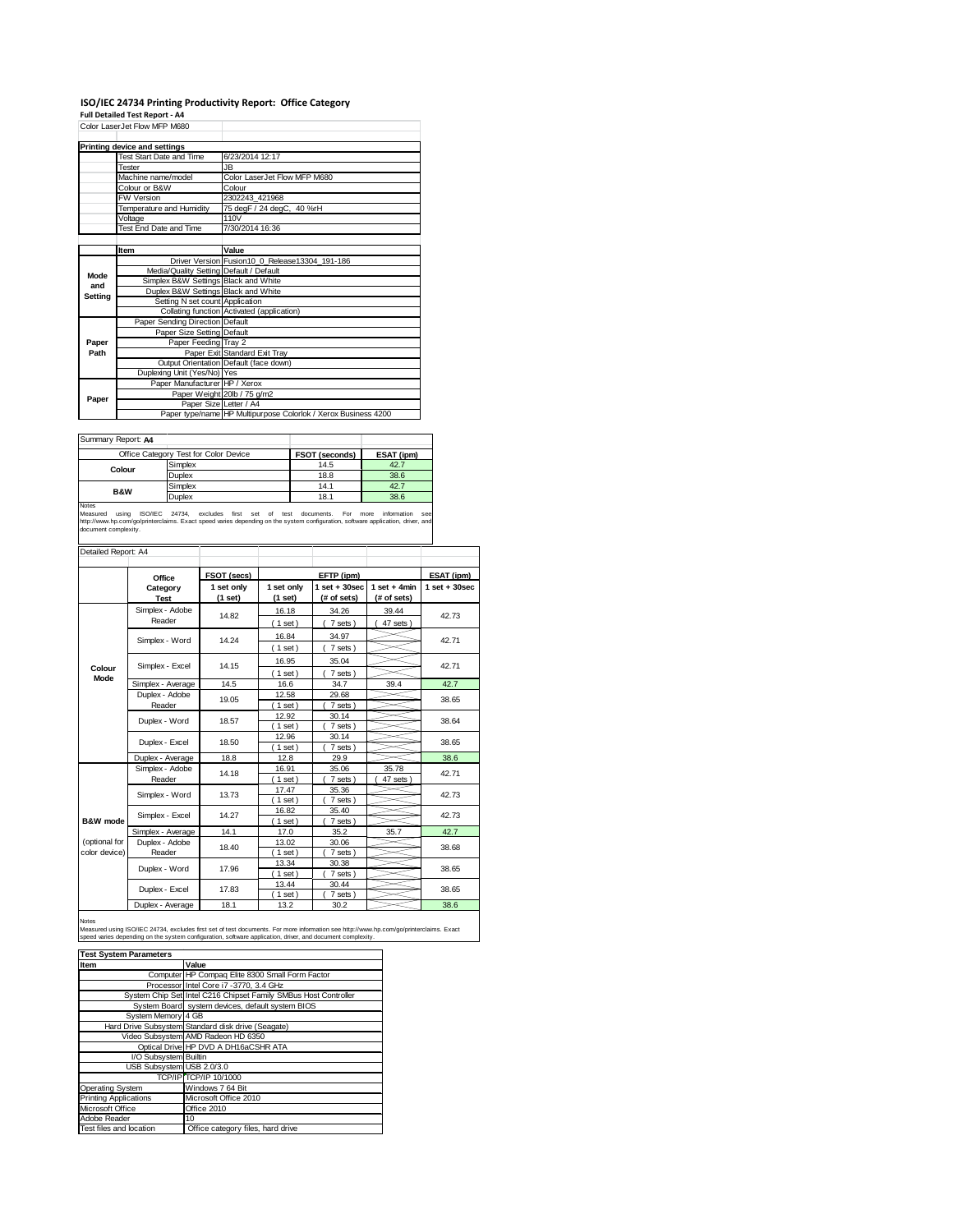## **ISO/IEC 29183 Copy Productivity Report Full Detailed Test Report ‐ LETTER** Color LaserJet Flow MFP M680

|           | <b>Machine Setup Information</b>         |                                                                |
|-----------|------------------------------------------|----------------------------------------------------------------|
|           | Test Start Date and Time 6/23/2014 12:17 |                                                                |
|           | Tester JB                                |                                                                |
|           |                                          | Machine name/model Color LaserJet Flow MFP M680                |
|           | Colour or B&W Colour                     |                                                                |
|           | Configuration (options) Not Specified    |                                                                |
|           |                                          | Temperature and Humidity 75 degF / 24 degC, 40 %rH             |
|           | Test End Date and Time: 7/30/2014 16:36  |                                                                |
|           |                                          |                                                                |
|           | Pre-set Item                             | <b>Pre-set Value</b>                                           |
|           | Output Resolution Default                |                                                                |
|           | Output Quality Default                   |                                                                |
| Mode      |                                          | Copying Mode Colour for Colour and B&W for B&W                 |
|           | <b>Auto Density Adjustment Default</b>   |                                                                |
|           |                                          | Collating function Set in Control Panel                        |
| Paper     | Paper Sending Direction Default          |                                                                |
|           | Paper Type Setting Default               |                                                                |
| Paper     | Paper Feeding Tray 2                     |                                                                |
| Path      | Paper Exit Default                       |                                                                |
|           |                                          | Face Up Exit Default (face down)                               |
|           | <b>Fixing Capability Default</b>         |                                                                |
| Temporary | Image Quality Stability Default          |                                                                |
| Stop      | Capacity of Paper Default                |                                                                |
|           | Others None                              |                                                                |
|           |                                          |                                                                |
|           | Paper Manufacturer HP / Xerox            |                                                                |
| Paper     |                                          | Paper Weight 20lb / 75 g/m2                                    |
|           | Paper Size Letter / A4                   |                                                                |
|           |                                          | Paper type/name HP Multipurpose Colorlok / Xerox Business 4200 |

| Summary Report: Letter                                                                                                                                                                                                                                                           |              |             |  |  |
|----------------------------------------------------------------------------------------------------------------------------------------------------------------------------------------------------------------------------------------------------------------------------------|--------------|-------------|--|--|
|                                                                                                                                                                                                                                                                                  | <b>SFCOT</b> | sESAT (ipm) |  |  |
| Color                                                                                                                                                                                                                                                                            | 9.9          | 45.0        |  |  |
| <b>B&amp;W</b>                                                                                                                                                                                                                                                                   | 9.6          | 45.1        |  |  |
| <b>Notes</b><br>First Copy Out and Copy Speed measured using ISO/IEC 29183, excludes<br>information<br>of<br>test documents. For<br>first<br>more<br>Set<br>SAR<br>http://www.hp.com/go/printerclaims. Exact speed varies depending on the<br>system configuration and document. |              |             |  |  |

| Detailed Report: LETTER |               |              |       |             |                |             |
|-------------------------|---------------|--------------|-------|-------------|----------------|-------------|
|                         |               |              |       | sEFTP (ipm) |                | sESAT (ipm) |
|                         | <b>Target</b> | sFCOT (secs) | 1copy | 1copy+30sec | 1copy+4minutes |             |
|                         | A             | 9.72         | 6.16  | 36.01       | 41.61          | 45.11       |
|                         |               |              |       | 25 sets     | 193 sets       |             |
|                         | B             | 9.76         | 6.14  | 36.22       |                | 45.07       |
|                         |               |              |       | 26 sets     |                |             |
| Color                   | C             | 10.11        | 5.93  | 36.15       |                | 45.08       |
|                         |               |              |       | 26 sets     |                |             |
|                         | D             | 9.72         | 6.16  | 36.22       |                | 45.09       |
|                         |               |              |       | 26 sets     |                |             |
|                         | Average       | 9.9          | 6.0   | 36.1        | 41.6           | 45.0        |
|                         | A             | 9.38         | 6.39  | 36.40       | 41.80          | 45.10       |
|                         |               |              |       | 26 sets     | 194 sets       |             |
|                         | B             | 9.42         | 6.36  | 36.39       |                | 45.10       |
|                         |               |              |       | 26 sets     |                |             |
| <b>B&amp;W</b>          | C             | 9.51         | 6.30  | 36.21       |                | 45.11       |
|                         |               |              |       | 25 sets     |                |             |
|                         | D             | 9.86         | 6.07  | 36.53       |                | 45.11       |
|                         |               |              |       | 26 sets     |                |             |
|                         | Average       | 9.6          | 6.2   | 36.3        | 41.8           | 45.1        |